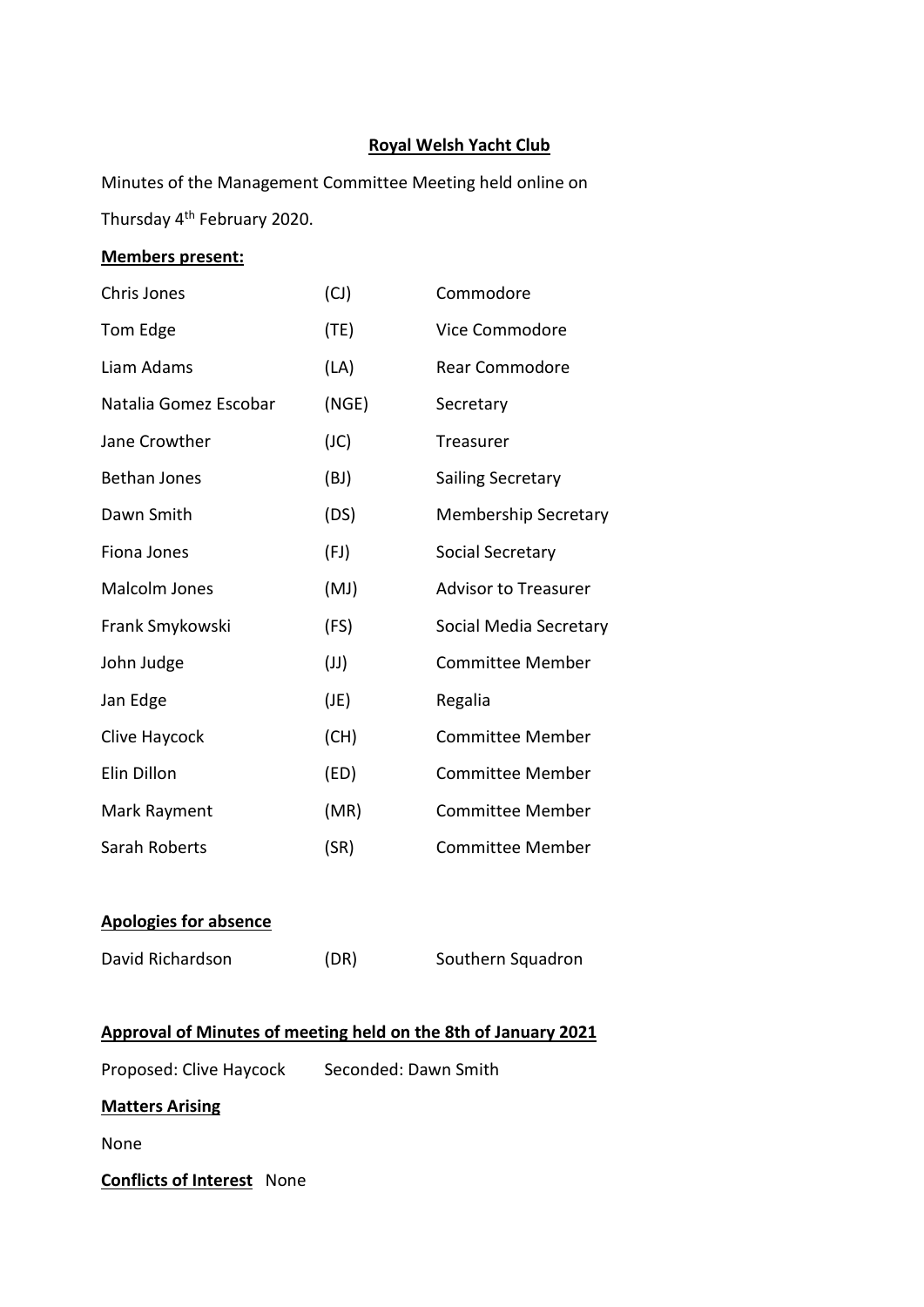## **Officers's Reports**

**Commodore** Nothing reported

**Vice Commodore** See report

Fuse boards are old fashion. A new one costs around £400. In July we have our next electrical safety check. **TE, CH and LA** to meet at the club house and decide whether any repairs can be done before the electrical safety check.

AW party wall agreement sorted

Preliminary design work on gym etc to start February.

BT contract has been terminated. £566 will be saved with the new contract.

**Rear Commodore** See report

Grant application draft for the new boat has been sent to Welsh Rowing.

Quotes for fittings are in.

Club solutions assessment has been done.

Club budget, don't have one but need one.

Boiler making noises. **LA** to meet plumbers at the club to check it.

**Treasurer** See report

We are receiving £3000 from Covid grant.

Remind people of easy fundraising every other month.

### **Membership Secretary** See report

28 members still have not paid.

No new applications.

### **Social Media**

FS has been doing changes to the website. He proposed to remove unpopulated sections. All members agreed. Service packages are expensive but maybe worth it in the future.

Not many people use a traffic map. FS has posted it on FB.

**FS** to sort out the website for now.

Each section i.e sailing, rowing, social etc to send information to Frank so he can post it.

**FS** to send a template to add links to the flag officer's signature.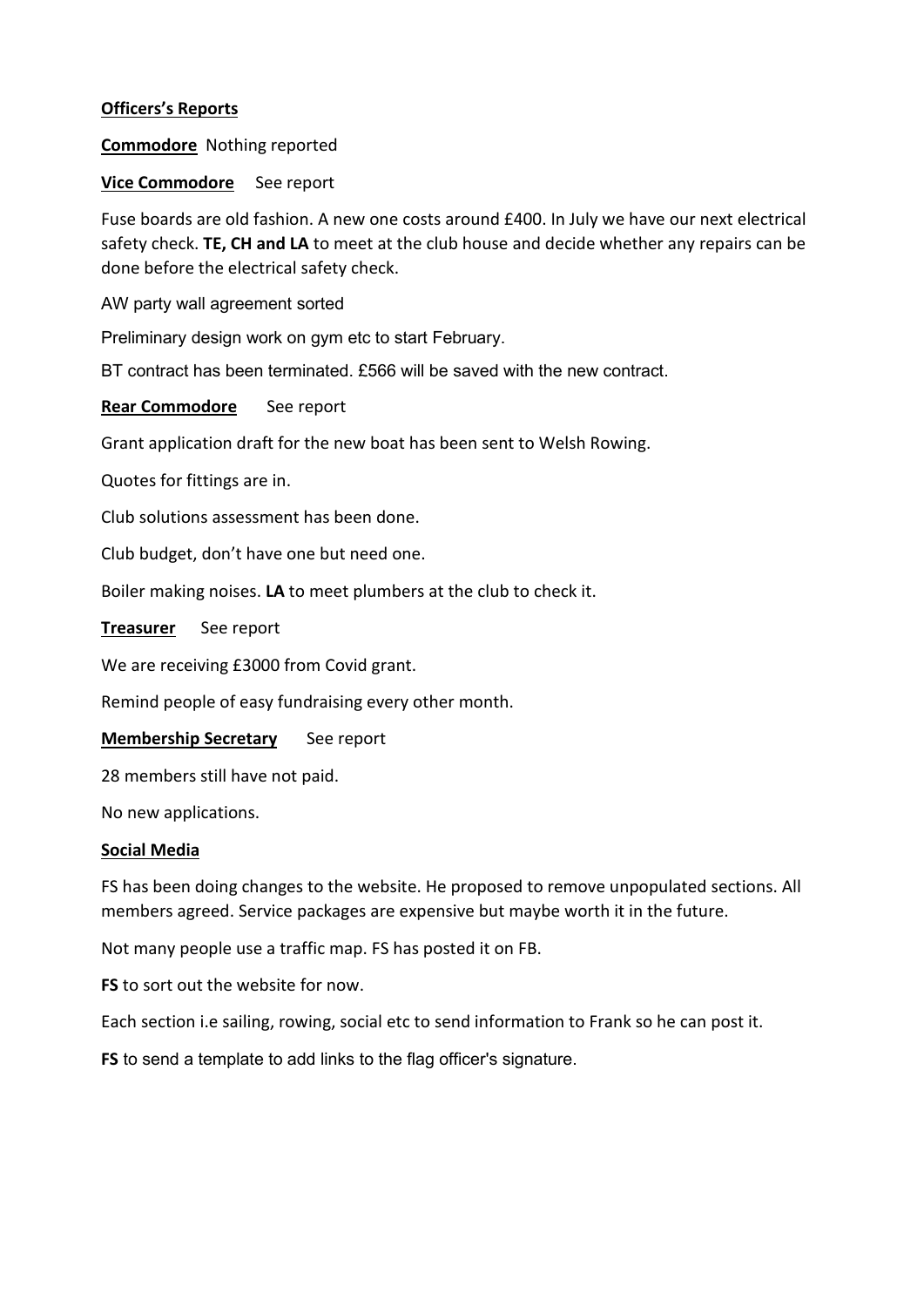### **Sailing Secretary** Nothing to report

Sailing Committee meeting on the 10th of February.

CJ suggested that after each committee meeting a summary should be sent to be included in the bulletin.

**Rowing Secretary** Nothing reported

Looking at June as a possible date to start rowing again.

**ED** to send a report for the monthly bulletin on what has been happening.

#### **Social Secretary**

Two quizzes have been sent.

FJ proposed that even if we don't get a grant to buy the parasols for the barbican, the club should buy them. This will allow access to more people once the club can re-open.

Everyone in the meeting agreed.

Graham already has quotes for parasols in stock in the UK.

### **Southern Squadron** Nothing to report

#### **Boat Build**

Rowlocks need filing.

Ready to paint the name.

Cleats to be fitted

Buoyancy to be completed

**CJ** to contact Jason so he can come round and fit the covers for both boats.

**SR** to source signwriter or lettering for Yawl.

### **Agenda Items**

There are three club policies. These documents are working documents and they should be reviewed every year.

The committee voted to approve:

a) Environmental Policy

Proposed: FS

Seconded: MJ

All in favour

b) Equality Policy

Proposed: TE